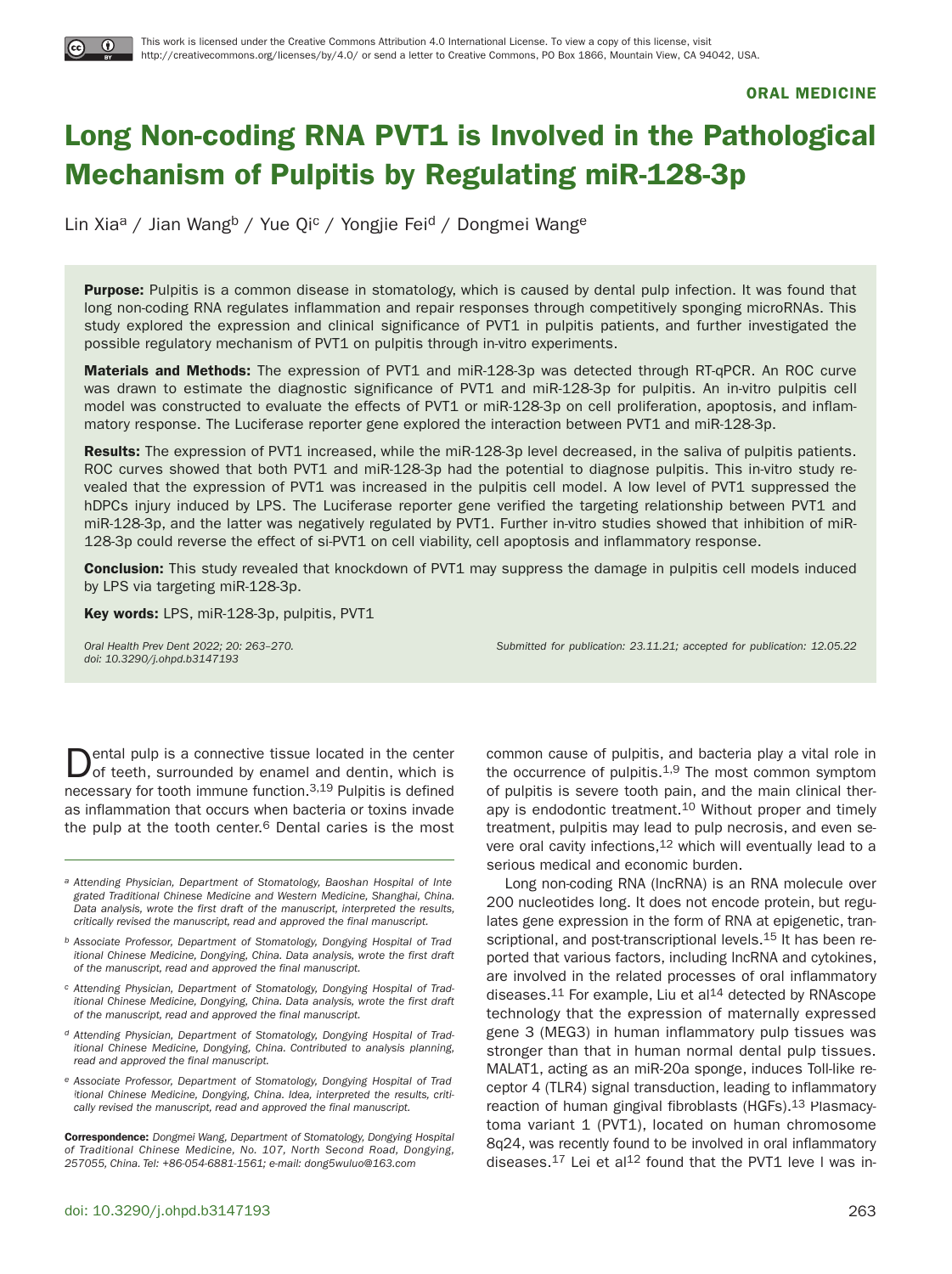#### Xia et al



Fig 1 The gene expression levels were detected by RT-qPCR. The expression levels of a) PVT1 and b) miR-128-3p in saliva of all subjects were increased and decreased, respectively. \*\*\*p < 0.001.

creased markedly in pulp tissues of pulpitis patients.12 However, there is still relatively little research on the role of PVT1 in the pathogenesis of pulpitis. Studies have found that lncRNA usually interacts with microRNAs (miRNAs) as competitive endogenous RNAs and participates in the regulation of target genes.<sup>4</sup> miRNA is a small non-coding RNA with a length of about 20 nucleotides. It has been reported that miR-128-3p is abnormally expressed in some inflammatory diseases, such as sepsis and atherosclerosis.<sup>8,23</sup> Exploring whether miR-128-3p is involved in the regulation of PVT1 on pulpitis is interesting and meaningful for us to further understand the mechanism of PVT1 participating in pulpitis.

In the present study, PVT1 was found to be elevated in saliva of pulpitis patients, and the PVT1 knockdown restrained the production of inflammatory factors. Additionally, our study further investigated the relationship between PVT1 and miR-128-3p, and we speculated that PVT1 was involved in the development of pulpitis by targeted regulating miR-128-3p.

# **MATERIALS AND METHODS**

#### **Patients and Samples**

This research protocol was completed in Dongying Hospital of Traditional Chinese Medicine from October 2019 to February 2021. The present study recruited 178 participants, of whom 93 patients with pulpitis made up the case group and 85 healthy people without oral diseases comprised the healthy control group. The age, gender, BMI, smoking and drinking history of subjects in the control group were matched with those in the case group. Subjects who took NSAIDs and oral antibiotics and had a history of smoking and drinking during the two weeks prior to study initiation were excluded. Saliva from all subjects was collected in sterile tubes and stored in a freezer at -80°C for subse-

quent study. This study protocol was implemented after being approved by the Ethics Committee of Dongying Hospital of Traditional Chinese Medicine, and all subjects signed written informed consent.

## **RNA Extraction and RT-qPCR**

All RNA was obtained by TRIzol kit (Invitrogen; Carlsbad, CA, USA). All RNA of PVT1 and miR-128-3p was reverse transcribed into cDNA by using Super-Script II reverse transcriptase kit (Invitrogen) and miScript reverse transcription kit (Qiagen; Hilden, Germany). Subsequently, RT-qPCR analysis was carried out on the 7300 Real-Time PCR System (Applied Biosystems; Foster City, CA, USA) according to the SYBR Green PCR Kit (Qiagen) instructions. U6 and  $\beta$ -actin were arranged as the internal references for miR-128-3p and PVT1, respectively. The relative expression of PVT1 and miR-128-3p was calculated and normalised to  $\beta$ -actin and U6 using the 2–ΔΔCt method.

## **Cell Culture and LPS Induction**

Human dental pulp cells (hDPCs) were supplied by the Shanghai Institute of Biochemistry and Cell Biology (Shanghai, China) and were cultivated in DMEM containing 10% FBS and 1% penicillin-streptomycin. hDPCs were cultured in an incubator composed of 5%  $CO<sub>2</sub>$  and 95% air at 37°C. The construction of an in-vitro pulpitis cell model was based on a previously published article.22 In short, hDPCs were seeded into a 12-well plate and cultured overnight. Subsequently, hDPCs were exposed to Escherichia coli LPS (Sigma; St Louis, MO, USA) at concentrations of 0, 50, 100, 200 ng/ml for 24 h.

#### **Cell Transfection**

si-NC/PVT1, mimic/inhibitor-NC, and miR-128-3p mimic/inhibitor needed for cell transfection were all provided by GenePharma (Suzhou; Zhejiang, China). Briefly, hDPCs were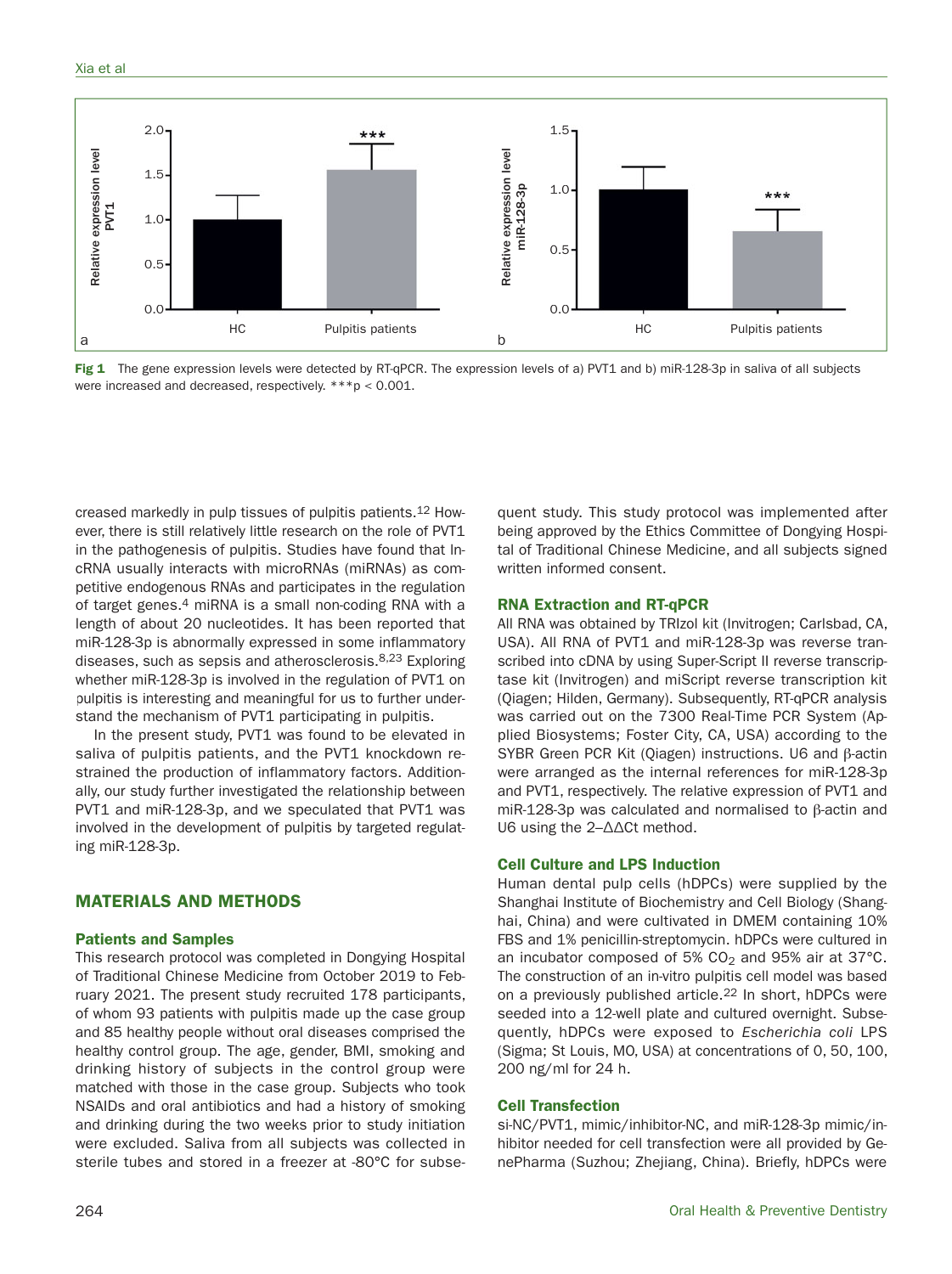

**Fig 2** ROC analysis was used to evaluate the clinical diagnostic value of PVT1 and miR-128-3p for pulpitis. ROC curve showed that a) PVT1 and b) miR-128-3p had high clinical diagnostic accuracy in pulpitis.

transfected with the biomacromolecules just mentioned via Lipofectamine 2000 (Invitrogen) in accordance with manufacturer's instructions. After 24 h of cell transfection, LPS at a concentration of 200 ng/ml was added to hDPCs for further culture for 24 h.

#### **Cell Viability Assay**

A cell counting kit-8 (CCK-8) assay was performed for the evaluation of cell viability. In brief, hDPCs were seeded into a 96-well plate at a density of 5x103 cells/well. At 0, 24, 48 and 72 h after cell transfection and LPS induction, CCK-8 solution was added, and the cells were incubated in the dark for 2 h. The OD value at 450 nm was measured by a Microplate Reader (Thermo Scientific; Waltham, MA, USA).

#### **Cell Apoptosis Assay**

Flow cytometry and an apoptosis detection kit (Invitrogen) were used to evaluate cell apoptosis. Firstly, hDPCs were inoculated in a 6-well plate at a density of  $2 \times 10^5$  cells/ well. Then, the cells were collected and washed following the respective experimental treatment. The cells were resuspended with binding buffer, and 10 μl of annexin V-FITC solution and 5 μl of PI solution were added to the cell suspensions, respectively. Finally, after incubation in the dark for 15 min, 300 μl of binding buffer was added and analysed using flow cytometry.

#### **Enzyme-linked Immunosorbent Assay (ELISA)**

After the cells were treated according to the prescribed experimental procedures, the total amount of TNF- $\alpha$ , IL-6, and IL-1 $\beta$  in cell supernatant was determined by ELISA kit (R&D; Minneapolis, MN, USA) according to the product specifications. The amount of protein was calculated based on the standard curve.

#### **Lactate Dehydrogenase (LDH) Release Detection Assay**

LDH can be released from dead cells into the cell culture medium. The release of LDH was assessed using an LDH Cytotoxicity Detection Kit (Roche; Mannheim, Germany). In short, hDPCs were inoculated in a 24-well plate at a density of 2.5 x 104 cells/well. After cell transfection and LPS induction, cell supernatant was collected and incubated with LDH reaction mixture for 30 min. Finally, the absorbance at 490 nm was read using a microplate reader.

## **Luciferase Reporter Gene Assay**

It was predicted that PVT1 has a complementary binding site to miR-128-3p. This was subsequently verified by luciferase reporter gene. Briefly, the 3'UTR of PVT1 containing miR-128-3p binding site was synthesised, and PVT1 3'UTR wild type (WT) plasmid and mutant (MUT) plasmid were constructed. hDPCs were co-transfected with the above plasmids and mimic/inhibitor-NC, miR-128-3p mimic/inhibitor.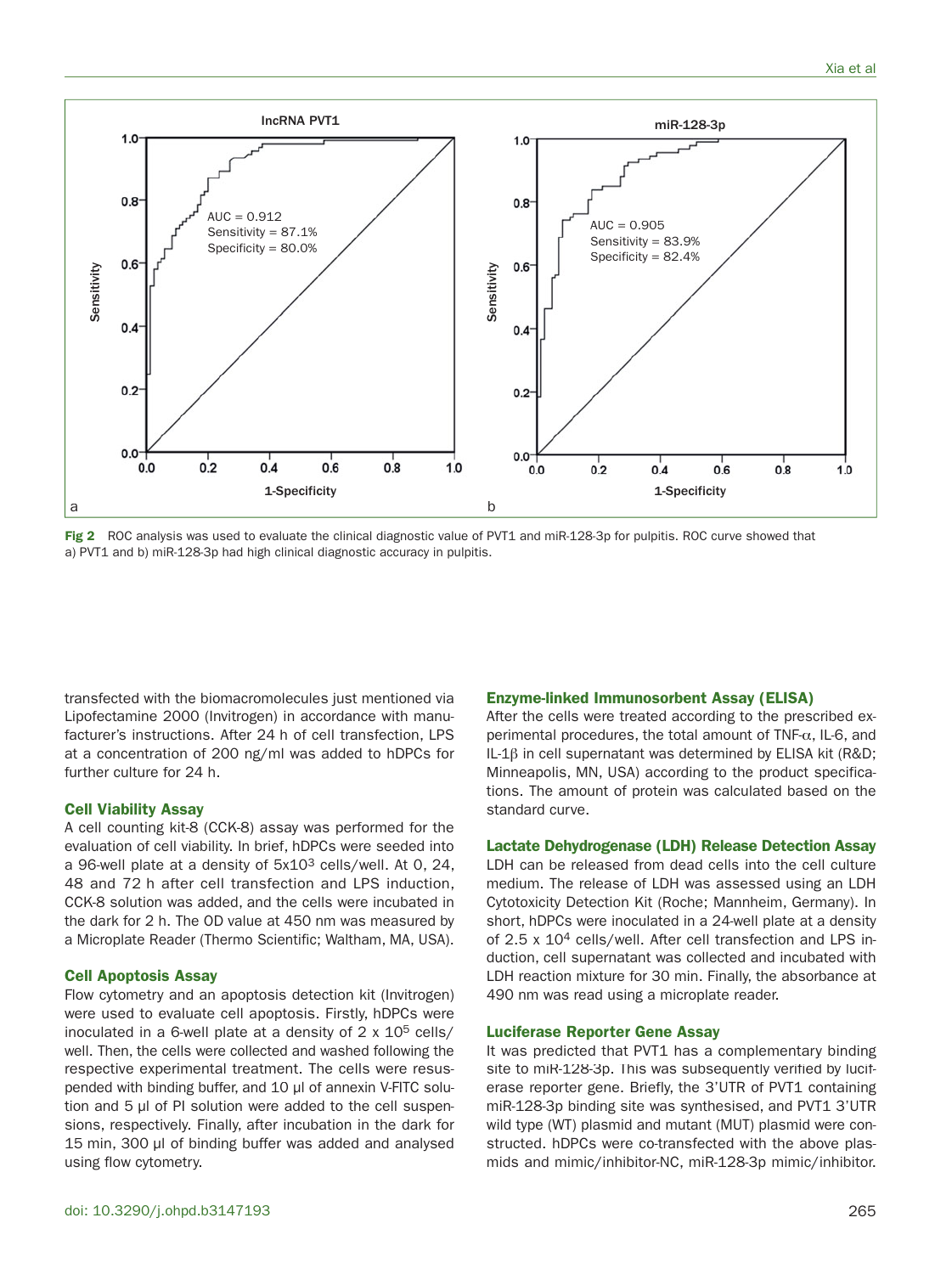

Fig 3 Overexpression of PVT1 inhibits cell proliferation and promotes cell apoptosis. a) PVT1 levels enhanced with the increase of LPS concentration. b) Transfection of si-PVT1 down-regulated LPS-induced PVT1 elevation. Effect of PVT1 on LPS-induced c) cell viability and d) cell apoptosis. \*\*\*p < 0.001, \*p < 0.05, ###p < 0.001.

After 48 h of cell transfection, the luciferase activity of each group was analysed by a dual-luciferase reporter system (Promega; Madison, WI, USA).

#### **Data Analysis**

Data analysis was performed using GraphPad Prism 7.0 (San Diego, CA, USA) and SPSS 22.0 (Armonk, NY, USA). Student's t-test and one-way ANOVA followed by Tukey's post-hoc test were used for intergroup and multigroup comparison, respectively. p < 0.05 was considered statistically significant. Data are shown as mean  $\pm$  SD (standard deviation). Each experiment was repeated at least three times in parallel.

# **RESULTS**

# **Expression Level of Saliva PVT1 and miR-128-3p in Pulpitis Patients**

The gene levels were analysed by RT-qPCR. As illustrated in Fig 1a, the PVT1 level was augmented in pulpitis patients compared with healthy controls  $(p < 0.001)$ , while the level of miR-128-3p showed the opposite trend, that is, the level of miR-128-3p in pulpitis patients diminished statistically significantly (Fig 1b,  $p < 0.001$ ).

# **Diagnostic Value Analysis of PVT1 and miR-128-3p in Pulpitis**

ROC curves were constructed to assess the diagnostic significance of PVT1 and miR-128-3p for pulpitis. It was showed that PVT1 levels could be used to distinguish pulpitis patients from healthy controls. The AUC value was 0.912, with 87.1% sensitivity and 80.0% specificity (Fig 2a). Furthermore, the curve of miR-128-3p also exhibited good diagnostic performance, with an AUC value of 0.905, and sensitivity and specificity of 83.9% and 82.4%, respectively (Fig 2b).

## **Effects of PVT1 on Cellular Function of LPSstimulated hDPCs**

An in-vitro pulpitis cell model was established by LPS induction. LPS and si-PVT1 were allowed to treat hDPCs together to investigate whether LPS could affect cell function by regulating the expression of PVT1. As shown in Fig 3a, the level of intracellular PVT1 rose with the increase of LPS concentration ( $p < 0.001$ ). Nevertheless, there was no statistically sig-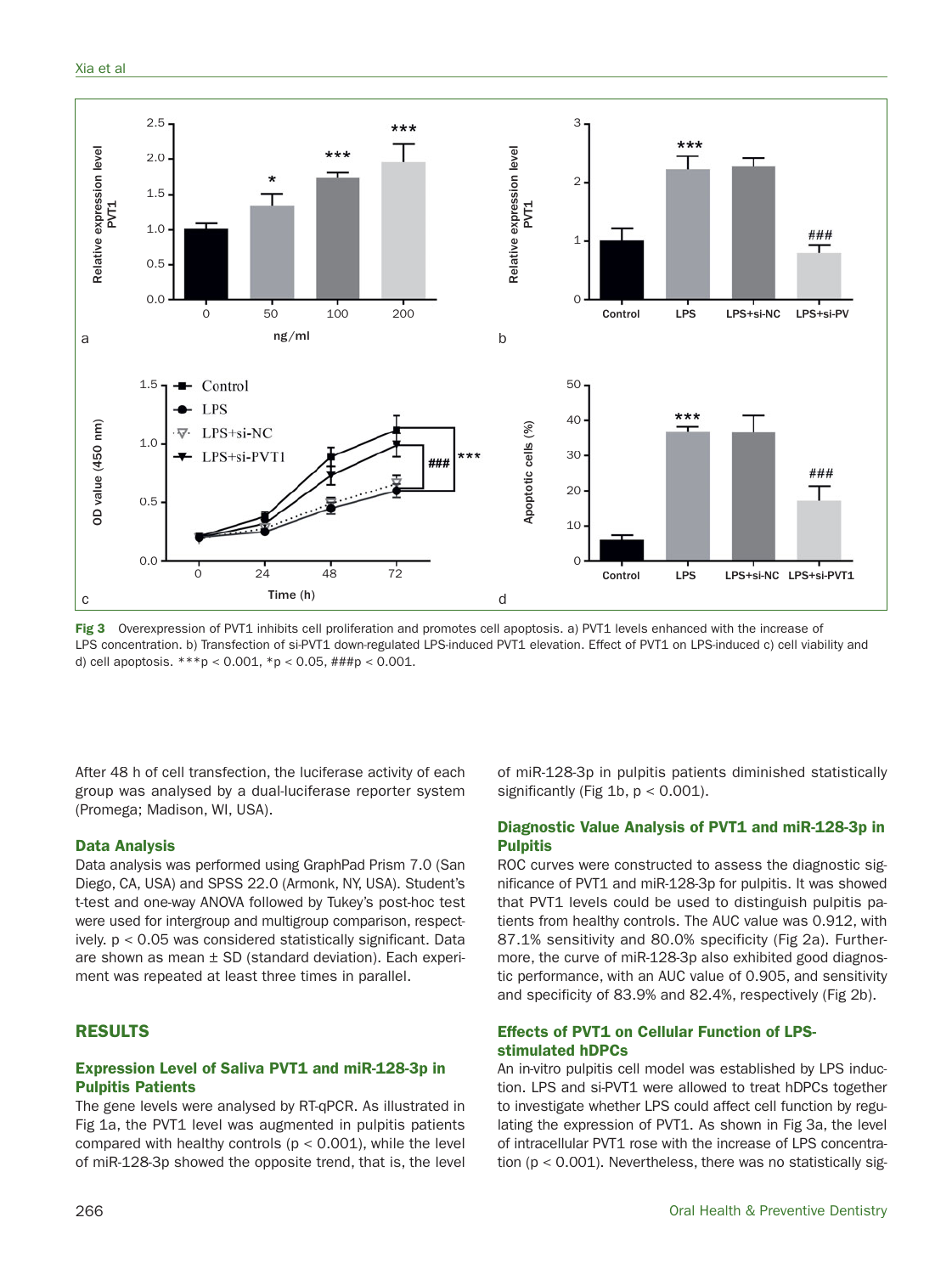

**Fig 4** Overexpression of PVT1 promotes the inflammatory response in hDPCs. The levels of a) TNF-α, b) IL-6, and c) IL-1β were increased in LPS-induced hDPCs and were decreased after transfection of si-PVT1. d) The LPS-induced increase in LDH release was counteracted by PVT1 silencing. \*\*\*p < 0.001, ##p < 0.01, ###p < 0.001.

nificant difference between the expression level of PVT1 at 200 ng/ml and at 100 ng/ml, so the experimental LPS concentration of 100 ng/ml was chosen. Figure 3b revealed that LPS-induced PVT1 elevation can be inhibited by transfection with  $si-PVT1$  ( $p < 0.001$ ). In addition, it could be seen that down-regulation of the PVT1 level reversed the decrease of cell viability and the increase of cell apoptosis induced by LPS (Figs 3c and 3d,  $p < 0.001$ ).

# **Effects of PVT1 on Cytokines of LPS-stimulated hDPCs**

The levels of inflammatory factors were measured by ELISA. As can be seen from the results in Figs 4a to 4C, TNF- $\alpha$ , IL-1 $\beta$ , and IL-6 levels showed a statistically significantly increase after LPS exposure, indicating that LPS induced the inflammatory response in hDPCs ( $p < 0.001$ ). Meanwhile, down-regulation of PVT1 correspondingly reduced the production of inflammatory factors ( $p < 0.01$ ). Furthermore, LPS exposure increased the release of LDH, indicating that LPS exposure augmented the number of dead cells. However, transfection of si-PVT1 partially attenuated LPS-triggered LDH release (Fig 4d,  $p < 0.001$ ).

## **PVT1 Negatively Regulates the Expression Level of miR-128-3p**

Through the bioinformatics software StarBase (Qu Lianghu research team, RNA Information Center, Sun Yat-Sen University, China; http://starbase.sysu.edu.cn), we predicted the target relationship in PVT1 and miR-128-3p; their complementary sequences are shown in Fig 5a. Luciferase reporter gene results showed that miR-128-3p inhibitor transfection dramatically diminished the luciferase activity in the WT-PVT1 group compared with that in MUT-PVT1 group, while miR-128-3p mimic transfection in the WT-PVT1 group showed the opposite, suggesting the direct combination effect of PVT1 and miR-128-3p in hDPCs (Fig 5b,  $p < 0.001$ ). Moreover, Pearson correlation coefficient analysis showed that the miR-128-3p level was statistically significantly negatively correlated with PVT1 (Fig 5c,  $p < 0.001$ ). We also found that miR-128-3p levels were diminished in LPS-induced hDPCs in comparison to the control group, while miR-128-3p levels were distinctly increased after PVT1 knockdown (Fig 5d,  $p < 0.001$ ). In a word, PVT1 and miR-128-3p are the target relationship, and the latter is negatively regulated by PVT1 in hDPCs.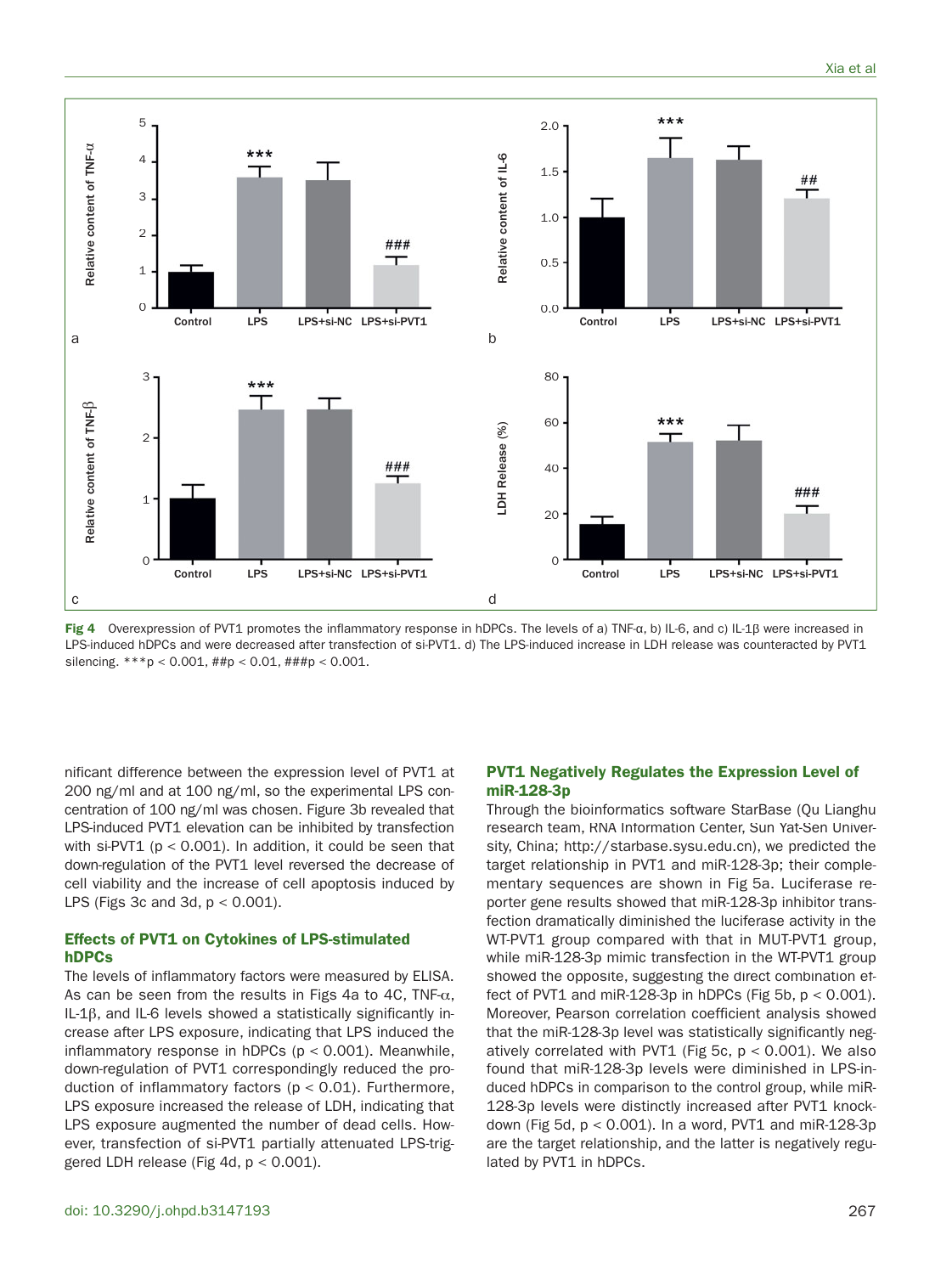![](_page_5_Figure_1.jpeg)

**Fig 5** The targeting relationship between PVT1 and miR-128-3p in hDPCs was confirmed, and miR-128-3p was negatively regulated by PVT1. a) The complementary sites of PVT1 and miR-128-3p. b) Luciferase reporter gene assay confirmed the target relationship between PVT1 and miR-128-3p. c) Pearson correlation coefficient revealed that miR -128-3p was negatively regulated by PVT1. d) miR-128-3p level was increased after transfection of si-PVT1.  $***p < 0.001$ ,  $\# \# \np < 0.001$ .

# **Effects of miR-128-3p on Cell Function and Cytokines of LPS-stimulated hDPCs**

In light of the above results, hDPCs were co-transfected with si-PVT1 and miR-128-3p inhibitor to evaluate whether PVT1 is involved in cell function and generation of cytokines by regulating the expression of miR-128-3p. Figure 6a showed that PVT1 knockdown augmented the expression level of miR-128-3p, and similarly, miR-128-3p inhibitor reversed the above effects (p < 0.001). In-vitro cell experiments showed that cell viability and apoptosis were improved after silencing PVT1 expression, which manifested as increased cell viability increased and decreased cell apoptosis. However, these effects could be offset by transfection of miR-128-3p inhibitor (Figs 6b and 6c,  $p < 0.001$ ). The same trend is also manifested in the regulation of inflammatory factors and LDH. As presented in Fig 6d and 6e, in LPS-induced hDPCs, the levels of cytokines and LDH decreased with the silence of PVT1, while the inhibition of miR-128-3p further upregulated the levels of cytokines and LDH, revealing that silence of PVT1 plays a part in regulation of cell functions and cytokines by improving miR-128-3p level.

# **DISCUSSION**

Pulpitis is an inflammatory reaction in dental pulp tissue, mainly caused by bacterial infection.20 At present, a large number of studies have showed that lncRNA is related to the pathological mechanism of oral inflammatory diseases, including pulpitis, periodontitis, and periapical periodontitis.<sup>18</sup> In this study, we found that the level of PVT1 in saliva of patients with pulpitis increased, while the expression of miR-128-3p decreased. ROC curve analysis showed that both PVT1 and miR-128-3p exhibited clinical diagnostic value for pulpitis. We studied the molecular mechanism of LPS-induced hDPCs injury through in vitro cell experiments. LPS stimulation can significantly upregulate the level of PVT1 in hDPCs, and at the same time, the inflammatory response of hDPCs was activated, and cell viability and apoptosis were both affected. Additionally, it was observed that the miR-128-3p level was decreased in LPS-induced hDPCs and was negatively correlated with the level of PVT1 in cells, suggesting the targeting relationship between PVT1 and miR-128-3p.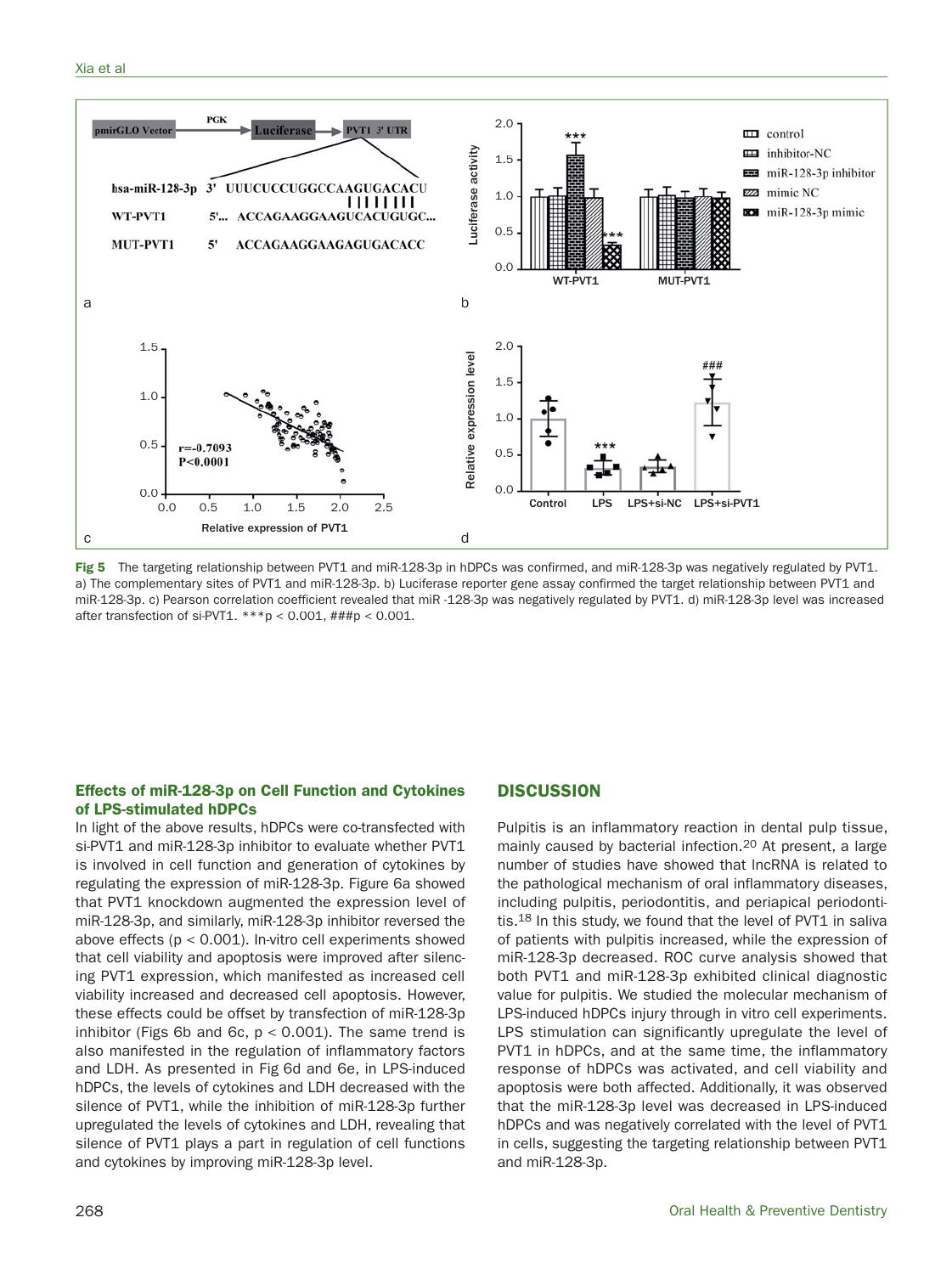![](_page_6_Figure_1.jpeg)

**Fig 6** Knockdown of miR-128-3p inhibits cell proliferation and promotes apoptosis and inflammatory response. a) Silencing of PVT1 up-regulated the expression of miR-128-3p. Inhibition of miR-128-3p expression suppressed the b) cell viability and promoted the c) cell apoptosis. d) Silence of PVT1 reduced the expression levels of inflammatory factors, while inhibition of miR-128-3p enhanced the generation of inflammatory factors. e) Silence of PVT1 decreased the release of LDH, while suppression of miR-128-3p triggered the LDH release. \*\*\*p < 0.001, \*\*p < 0.01, ###p < 0.001.

LncRNA has attracted extensive attention for its role in pathological reactions over the past few decades. PVT1 has been studied as an oncogene for several decades, and its carcinogenic effect has been proven in a variety of tumors, such as in lung cancer, colon cancer, hepatic carcinoma, and breast cancer.<sup>5,26-28</sup> In recent years, the role of PVT1 in inflammatory diseases has become a research hotspot in related fields. For example, Meng et al<sup>21</sup> reported that overexpression of PVT1 aggravates the LPS-induced osteoarthritis inflammation by regulating the HMGB1/TLR4 axis and  $NF$ - $KB$  pathway. Hu et al<sup>7</sup> demonstrated that PVT1 promotes the development of acute pancreatitis by inducing autophagy activation of pancreatic acinar cells by regulating mir-30A-5p/Beclin-1 axis. In the present study, the PVT1 level was found to be elevated in saliva of pulpitis patients compared with healthy patients, and subsequent ROC curve analysis confirmed the clinical diagnostic role of high PVT1 levels in pulpitis, suggesting PVT1 may be involved in the pathological mechanism of pulpitis. Our above results are consistent with the expression of PVT1 in pulpitis reported recently by Lei et al.<sup>12</sup> LPS is an endotoxin derived from

gram-negative bacteria and is often used to establish the in-vitro and in-vivo models of inflammation and infection.24 In this study, the in-vitro pulpitis cell model was successfully constructed by LPS stimulation on hDPCs, which was accompanied by suppression of cell proliferation, and acceleration of cell apoptosis and inflammatory reaction. We demonstrated in our model that inhibition of PVT1 alleviates LPS-induced cell damage. In addition, it was found that miR-128-3p was negatively regulated by PVT1 in hDPCs.

MiR-128-3p is one of the newly discovered miRNAs in recent years, and its role in tumors, neuropathic pain, inflammatory and other diseases has been confirmed.16,25 Cai et al 2 showed that miR-128-3p induces anti-apoptotic efficacy by inhibiting the activation of caspase-3 in nonsmall-cell lung cancer cells. Yang et al<sup>25</sup> reported that overexpression of miR-128-3p in septic cell models improves LPS-induced cell inflammation and apoptosis by inhibiting the Smad signaling pathway. miR-128-3p was one of the target genes of PVT1, and the target relationship of PVT1 and miR-128-3p was affirmed by luciferase reporter gene assay. These results showed that PVT1 inhibition corre